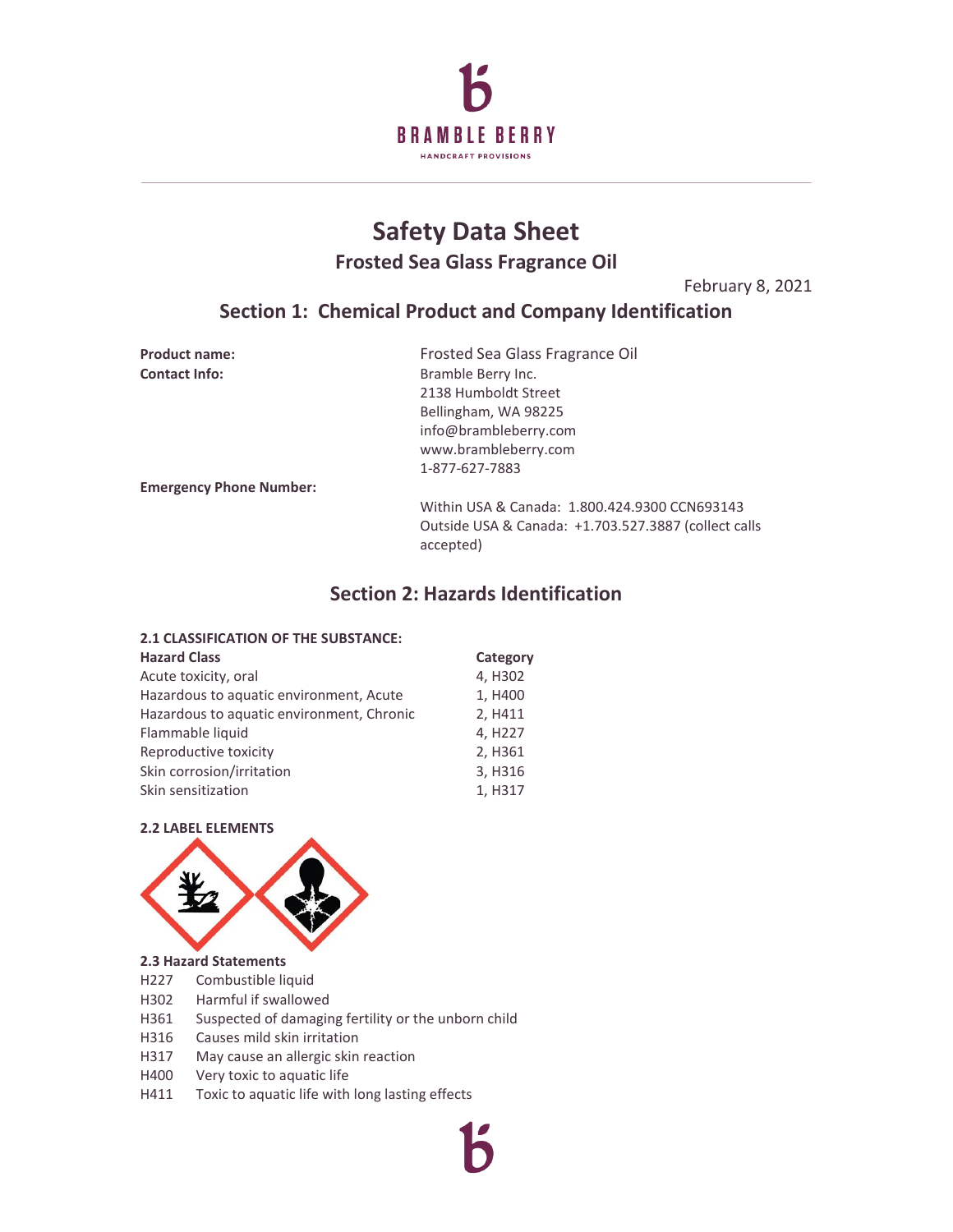### **2.4 Signal Word:**

Warning

### **2.5 Precautionary Statements**

| P264                     | Wash hands thoroughly after handling                                                     |
|--------------------------|------------------------------------------------------------------------------------------|
| P270                     | Do not eat, drink or smoke when using this product                                       |
| P273                     | Avoid release to the environment                                                         |
| P210                     | Keep away from heat/sparks/open flames/hot surfaces No smoking                           |
| P280                     | Wear protective gloves/protective clothing/eye protection/face protection                |
| P201                     | Obtain special instructions before use                                                   |
| P202                     | Do not handle until all safety precautions have been read and understood                 |
| P281                     | Use personal protective equipment as required                                            |
| P261                     | Avoid breathing dust/fume/gas/mist/vapours/spray                                         |
| P272                     | Contaminated work clothing should not be allowed out of the workplace                    |
| $P301 + P312$            | IF SWALLOWED: Call a POISON CENTER or doctor/physician if you feel unwell                |
| P330<br>Rinse mouth      |                                                                                          |
| Collect spillage<br>P391 |                                                                                          |
| $P370 + P378$            | In case of fire: Use CO2, fire-extinguishing methods suitable to surrounding conditions. |
| $P308 + P313$            | IF exposed or concerned: Get medical advice/attention                                    |
| $P332 + P313$            | If skin irritation occurs: Get medical advice/attention                                  |
| $P302 + P352$            | IF ON SKIN: Wash with soap and water                                                     |
| $P333 + P313$            | If skin irritation or a rash occurs: Get medical advice/attention                        |
| P321                     | Specific treatment (see on this label)                                                   |
| P363                     | Wash contaminated clothing before reuse                                                  |
| $P403 + P235$            | Store in a well ventilated place. Keep cool                                              |
| P405                     | Store locked up                                                                          |
| P501                     | Dispose of contents/container according to local laws                                    |

#### **2.6 Other Hazards**

None

## **Section 3: Composition/Information on Ingredients**

### **3.1 Exceptions**

The composition of this proprietary blend is being withheld in compliance with the trade secret provisions of The Hazard Communication Standard (29 CFR 1910.1200(i))

### **Section 4: First Aid Measures**

#### **4.1 Description of first aid measures**

#### **Eye Contact:**

Rinse the eye thoroughly with plenty of water for at least 15 minutes and consult a physician.

### **Skin Contact:**

Immediately wash the affected area with soap and plenty of water plus remove all contaminated clothes and shoes.

#### **Ingestion:**

Rinse the mouth with water. Do not induce vomiting. Dilute by drinking additional water and consult a physician.

#### **Inhalation:**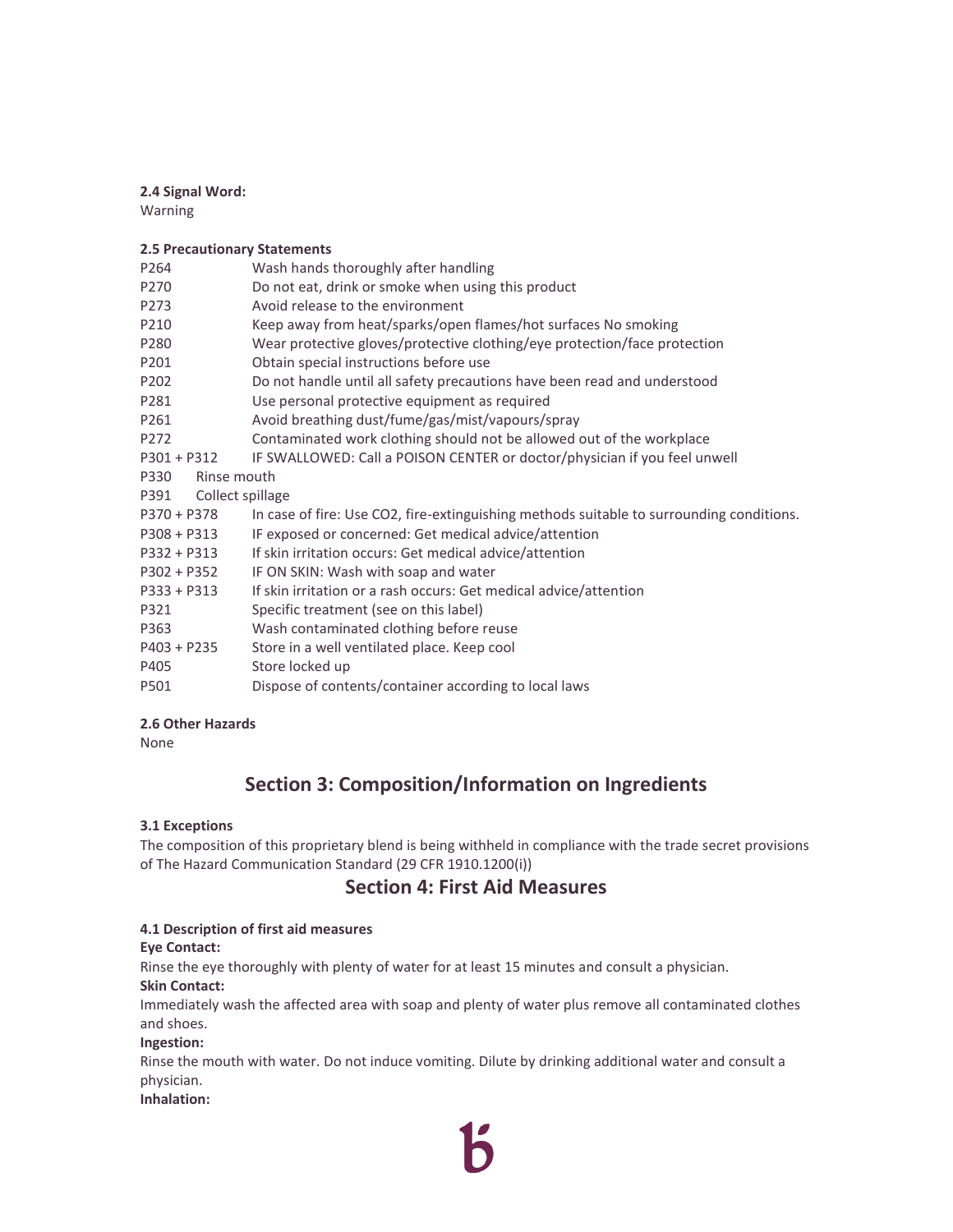Remove the person to an area with fresh air and keep at rest in a comfortable position that allows for easy breathing.

### **4.2 Most important symptoms and effects, both acute and delayed**

See section 4.1

**4.3 Indications of immediate medical attention and special treatment needed**  Treat symptomatically

## **Section 5: Fire-Fighting Measures**

### **5.1 Extinguishing media**

**Suitable extinguishing agents:** Dry chemicals, Carbon Dioxide (CO2), Alcohol-resistant foam or water spray. DO NOT USE a solid water stream as it may scatter and spread the fire.

### **5.2 Special hazards caused by the substance or mixture:**

The burning of this product will result in the production of combustion products and gases including, but not limited to: Carbon Monoxide Carbon Dioxide Unburned hydrocarbons (smoke)

### **5.3 Advice for fire-fighters**

As in any fire, wear self-contained breathing apparatus and full firefighting protective gear.

## **Section 6: Accidental Release Measures**

#### **6.1 Personal precautions, protective equipment and emergency procedures**

Ensure adequate ventilation while handling. Wear eye protection with side shields, chemical resistant gloves, clothing that reduces skin exposure and safety shoes.

#### **6.2 Environmental precautions**

Prevent further leakage or spillage if safe to do so.

#### **6.3 Methods and material for containment and cleaning up**

Contain and collect spillage with non-combustible absorbent material, e.g.: sand, earth, diatomaceous earth, vermiculite, and place in container(s) for disposal according to local/state/national regulations.

## **Section 7: Handling and Storage**

#### **7.1 Precautions for safe handling**

Use only in an area provided with appropriate exhaust ventilation. To avoid ignition of vapors by static electrical discharge, all metal parts of the equipment must be grounded. Keep away from heat, sparks, and open flames. No smoking while handling. Wear personal protective equipment. Do not breathe vapors or spray mist. Use product only in closed system.

Handle in accordance with good hygiene and safety practices. Wash thoroughly after handling.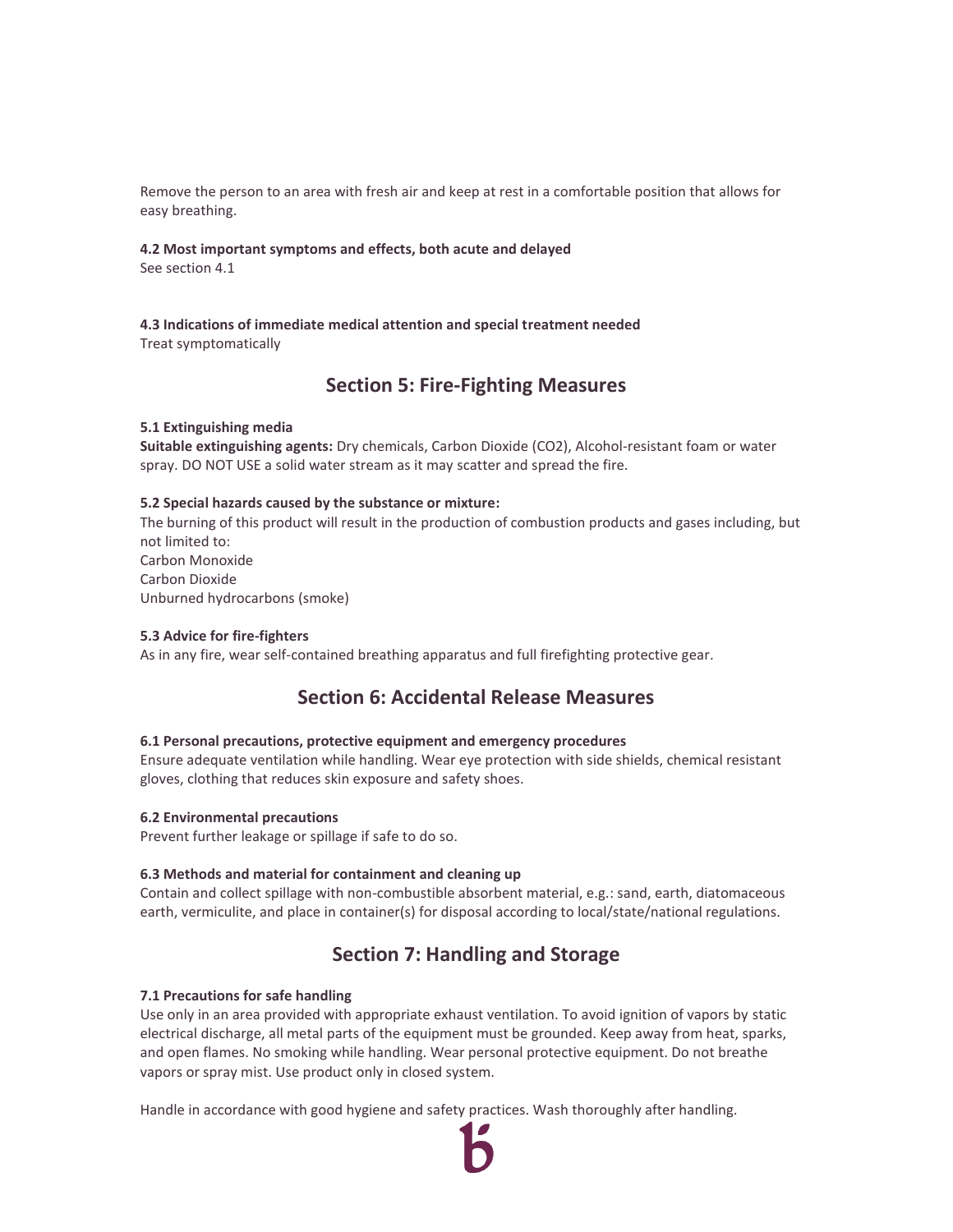**7.2 Conditions for safe storage, including any incompatibilities**

Keep container tightly closed and store in a dry and well ventilated place.

## **Section 8: Exposure Controls/Personal Protection**

### **8.1 Control Parameters**

### **8.2 Exposure controls**

Engineering: Ensure adequate ventilation. Safety glasses with side shields. Wear protective clothing that minimize exposed skin. Wear protective gloves that are chemical resistant. No respiratory protection required but avoid directly breathing in the vapors.

Avoid release into the environment.

## **Section 9: Physical and Chemical Properties**

### **General Information**

**Physical State:** Liquid **Appearance:** Oily Liquid **Odor:** Green Floral **Odor Threshold:** No data available **pH:** No data available **Melting point:** No data available **Boiling point:** >35°C **Flash point:** >82.2°C/>180°F **Evaporation Rate:** No data available **Flammability (solid, gas):** No data available **Explosive Properties:** No data available **Vapor Pressure:** 0.4978mmHG @20°C **Vapor Density:** No data available **Specific Gravity @ 20°C:** No data available **Refractive Index @ 25°C:** No data available **Water Solubility:** No data available **Other Solubility:** No data available **Partition Coefficient:** No data available **Auto Ignition Temperature:** No data available **Decomposition Temperature:** No data available **Viscosity:** No data available

## **Section 10: Stability and Reactivity**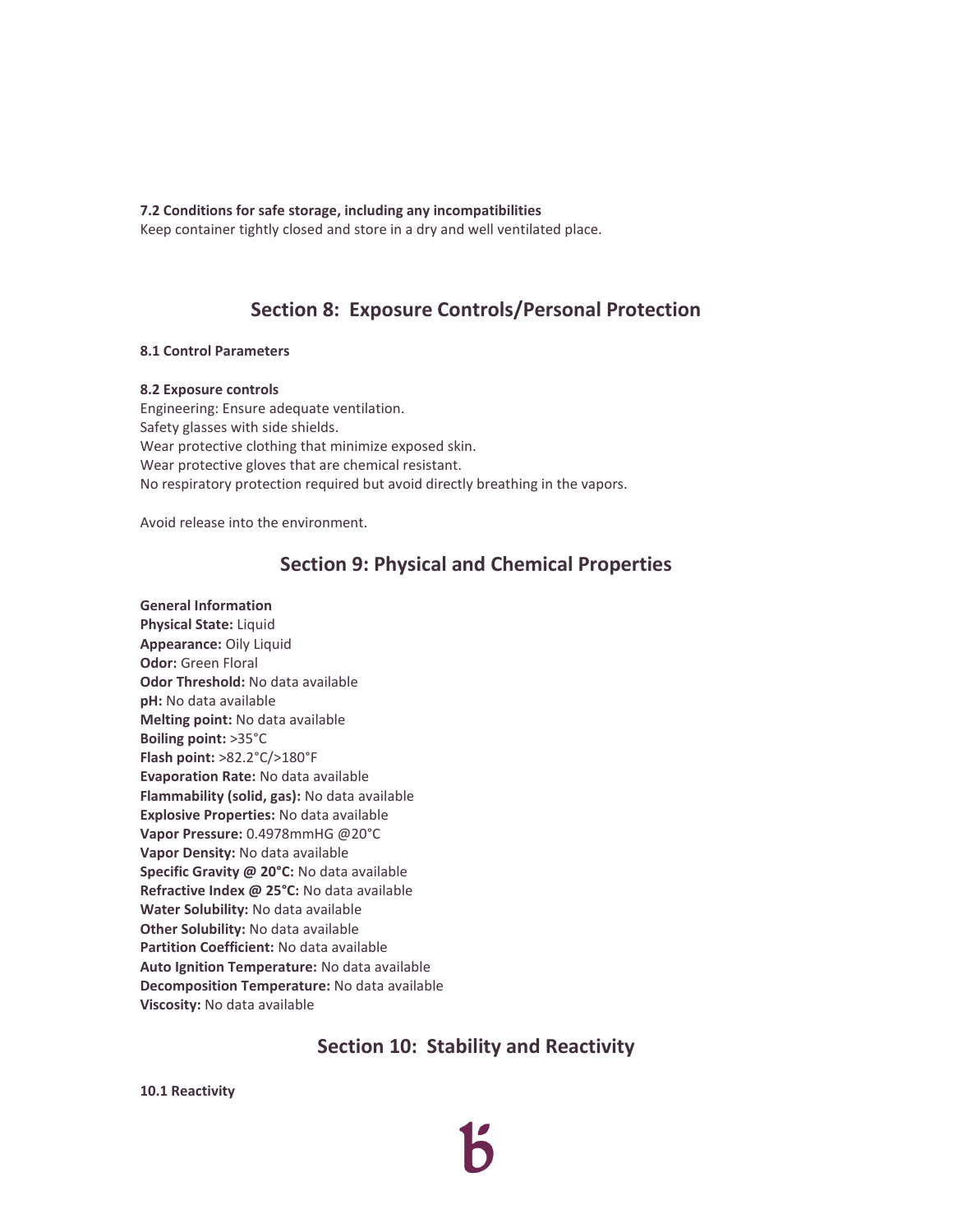No dangerous reactions are known under conditions of normal use. Keep away from oxidizing agents and strongly acidic or alkaline materials.

**10.2 Chemical stability**  Stable under normal conditions.

### **10.3 Possibility of hazardous reactions**

None under normal processing and handling.

**10.4 Conditions to avoid**  Heat, flames, sparks, and static discharge.

**10.5 Incompatible materials**  Strong oxidizing agents.

### **10.6 Hazardous decomposition products:**

Thermal decomposition can lead to release of irritating gases and vapors.

## **Section 11: Toxicological Information**

This product has not been subjected to toxicological testing but has been formulated with materials with established toxicological characteristics. Description of possible hazardous to health effects is based on toxicological characteristics of one or more ingredients contained in this mixture. See Section 3.

## **Section 12: Ecological Information**

**12.1 Ecotoxicity effects**  Harmful to aquatic organisms, may cause long-term adverse effects in the aquatic environment. **12.2 Persistence and degradability** No information available. **12.3 Bioaccumulative potential** No information available. **12.4 Mobility in soil** No information available. **12.5 Other adverse effects** No information available.

## **Section 13: Disposal Conditions**

Waste from residues and unused product shall be disposed of in accordance with local, state, and federal regulations. Dispose of empty containers at an approved waste disposal plant.

## **Section 14: Transport Information**

**14.1 DOT**  Not regulated for US ground transport **14.2 Land Transport (ADR/RID/ADN)**